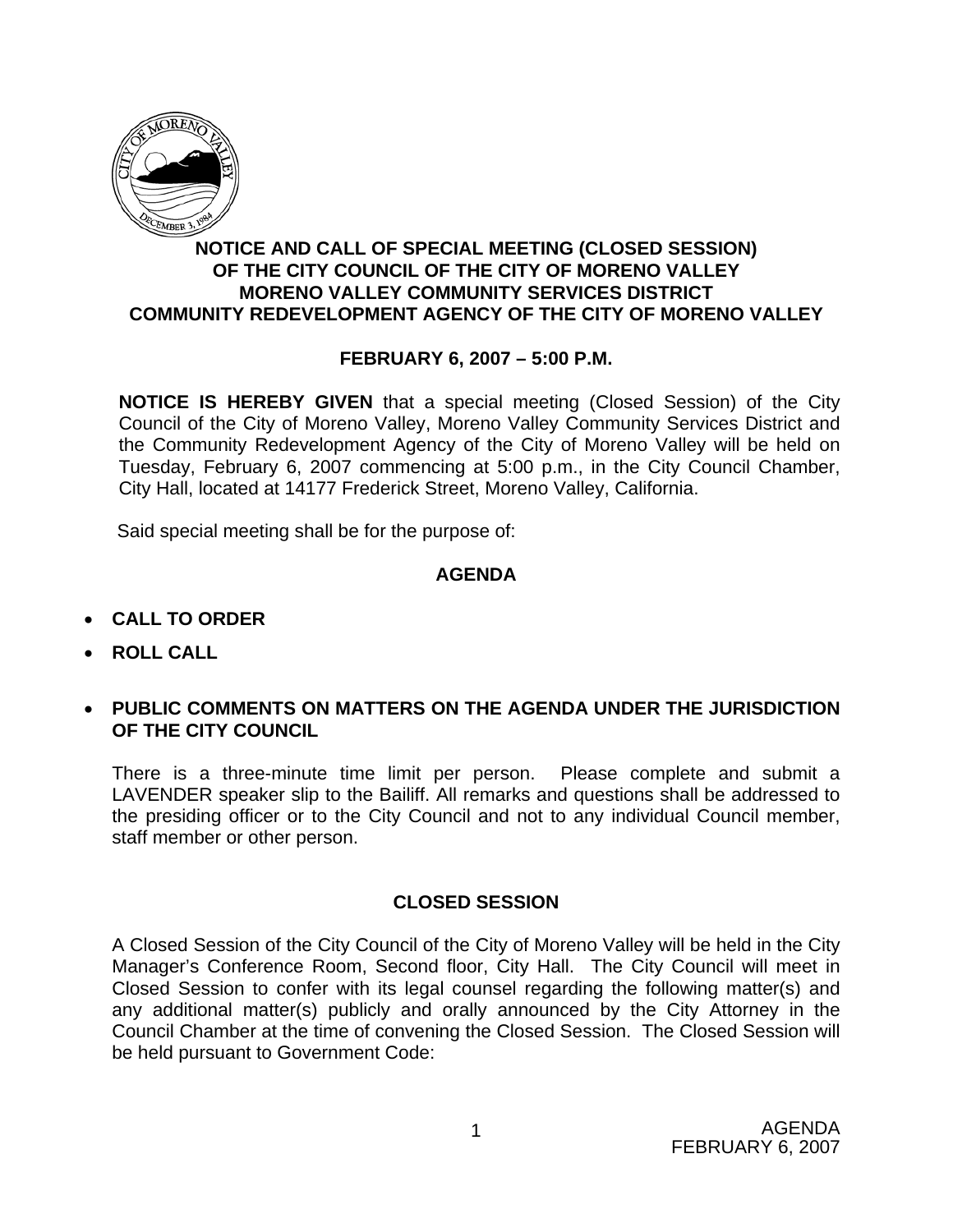- 1) SECTION 54956.9(a) CONFERENCE WITH LEGAL COUNSEL EXISTING LITIGATION
	- a) Case: *Rados v. City of Moreno Valley, et al.*  Court: Riverside Superior Court Case No.: RIC 425323
	- b) Case: *Monaco v. City of Moreno Valley, et al.*  Court: Riverside Superior Court Case No.: RIC 428221
	- c) Case: *Webb v. City of Moreno Valley, et al.*  Court: Riverside Superior Court Case No.: RIC 426839
	- d) Case: *Mireles & Beeler v. City of Moreno Valley*  Court: Riverside Superior Court Case No.: RIC 433878
	- e) Case: *Granados v. City of Moreno Valley* Court: United States District Court, Central District of California Case No.: ED CV 06-01176 GAF MLG
	- f) Case: *Ann Marie Thompson v. City of Moreno Valley* Court: Riverside Superior Court Case No.: RIC 456261
	- g) Case: *Danetra E. Ray v. City of Moreno Valley* Court: Riverside Superior Court Case No.: RIC 459427
	- h) Case: *Maria Rodriguez v. City of Moreno Valley, et al.* Court: Riverside Superior Court Case No.: RIC 460493
- 2) SECTION 54956.9(b)(1) CONFERENCE WITH LEGAL COUNSEL SIGNIFICANT EXPOSURE TO LITIGATION Number of Cases: 2
- 3) SECTION 54956.9(c) CONFERENCE WITH LEGAL COUNSEL INITIATION OF LITIGATION Number of Cases: 2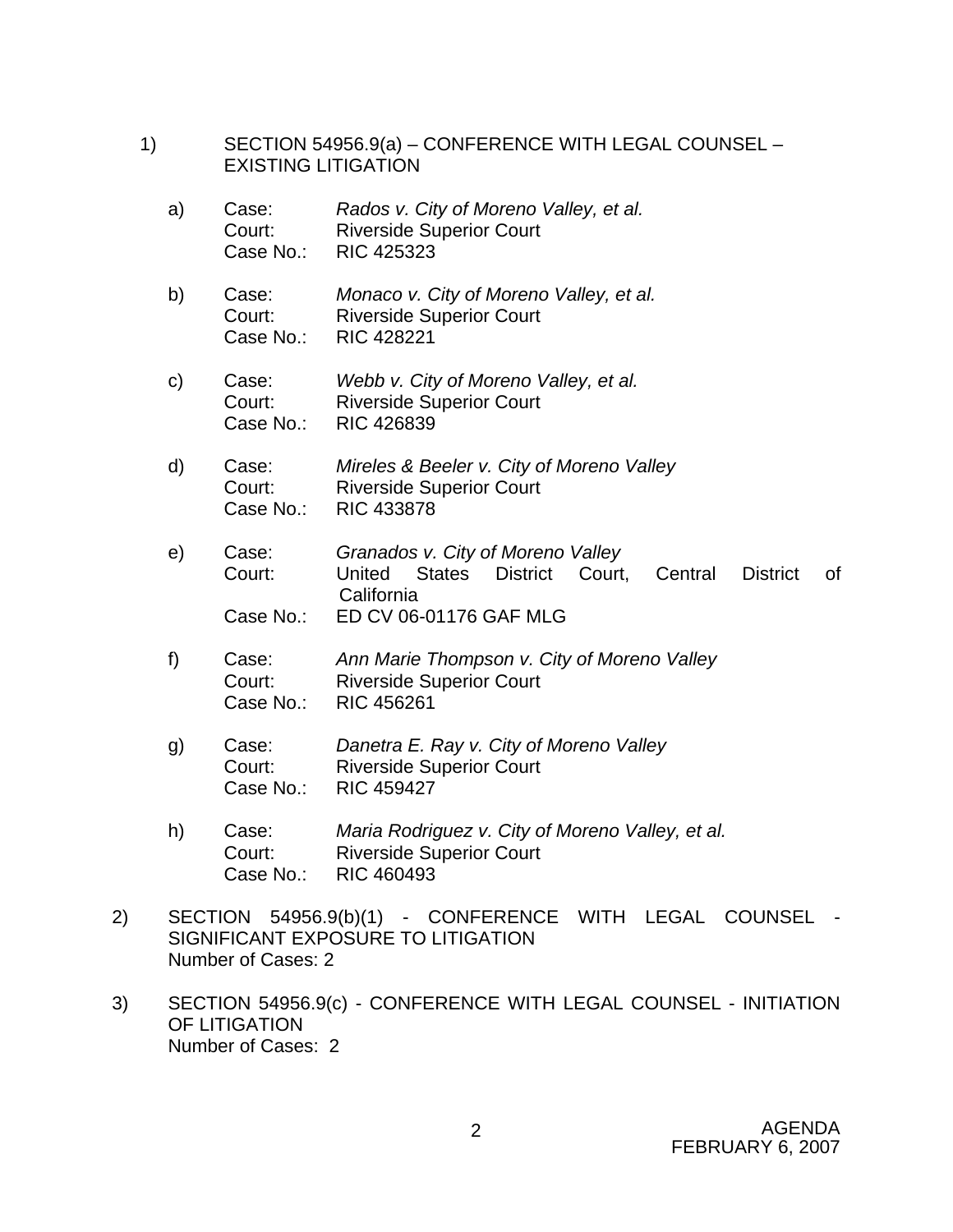## 4) SECTION 54956.8 - CONFERENCE WITH REAL PROPERTY NEGOTIATOR

a) City's Negotiator: Mitch Slagerman & John Strickler Under Negotiation: Price and terms of payment

| Owner                        | <b>Negotiating for the owner</b>                            |
|------------------------------|-------------------------------------------------------------|
| Eugene Gabrych               | Marcelle Williams - Lee                                     |
| Armando Heredia              | and Associates<br>Marcelle Williams - Lee                   |
| Michael O'Malley             | and Associates<br>Marcelle Williams - Lee                   |
| <b>Ekinomo Odufalu</b>       | and Associates<br>Marcelle Williams - Lee                   |
| <b>Francisco Valdez</b>      | and Associates<br>Marcelle Williams - Lee                   |
| <b>Margaret Cameron</b>      | and Associates<br>Marcelle Williams - Lee                   |
| Donald Ortego                | and Associates<br>Marcelle Williams - Lee                   |
| Donald Ortego                | and Associates<br>Marcelle Williams - Lee                   |
| Carolyn Jacquie, LT          | and Associates<br>Marcelle Williams - Lee                   |
| <b>Estate of Keith Small</b> | and Associates<br>Marcelle Williams - Lee                   |
| Antonio Anaya                | and Associates<br>Marcelle Williams - Lee                   |
| <b>Fred Chang</b>            | and Associates<br>Marcelle Williams - Lee<br>and Associates |
|                              |                                                             |

### 5) SECTION 54957 – PERSONNEL MATTER

a) Employee Performance Evaluation: City Manager

# **REPORT OF ACTION FROM CLOSED SESSION, IF ANY, BY CITY ATTORNEY**

### **ADJOURNMENT**